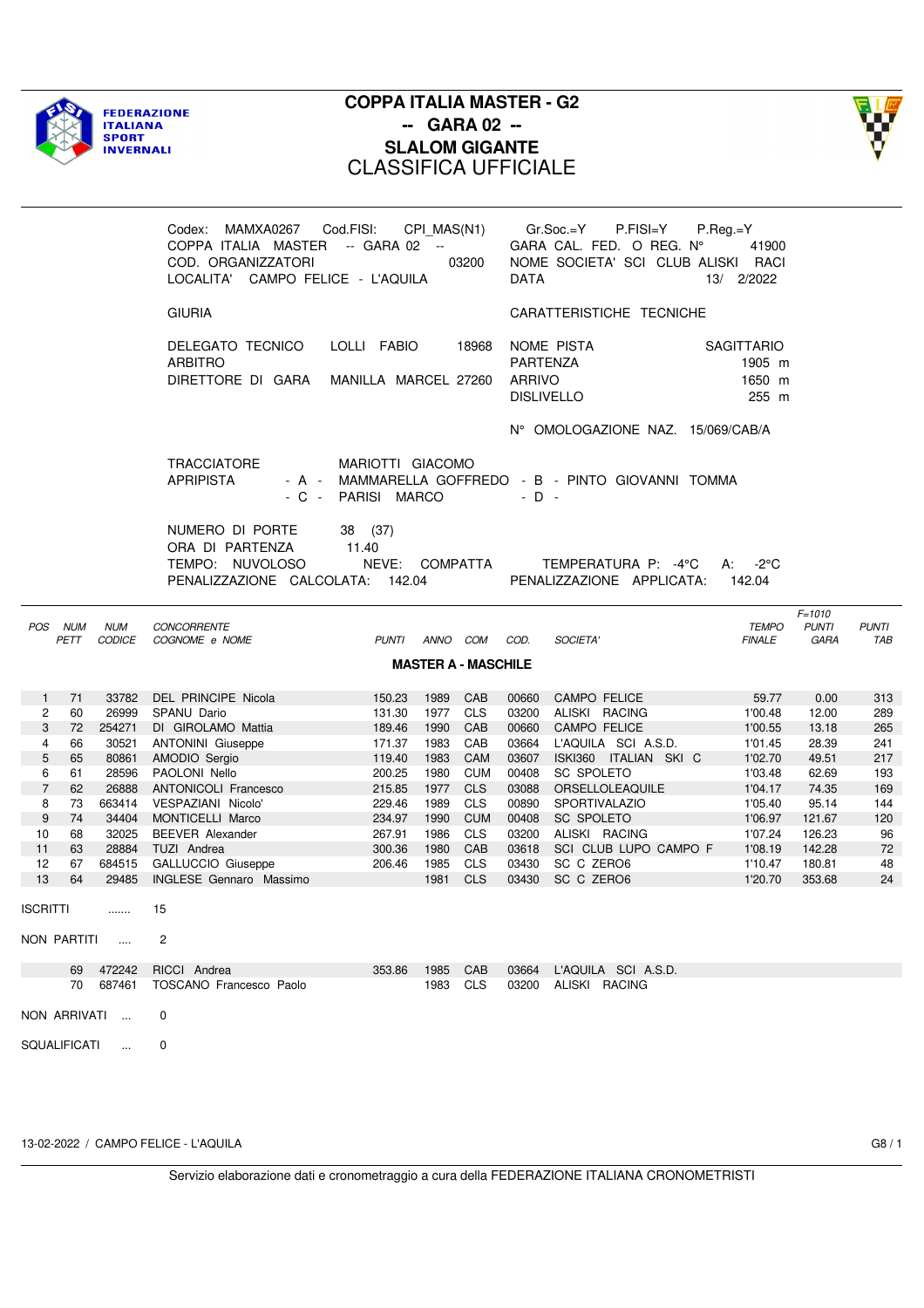



|                |                    |                             | Codex: MBMXA0268 Cod.FISI: CPI_MAS(N1)<br>COPPA ITALIA MASTER -- GARA 02 --<br>COD. ORGANIZZATORI<br>LOCALITA' CAMPO FELICE - L'AQUILA |                                             |          | 03200                      | <b>DATA</b>               | Gr.Soc.=Y<br>$P.FISI = Y$<br>GARA CAL. FED. O REG. Nº<br>NOME SOCIETA' SCI CLUB ALISKI RACI | $P_{\cdot}$ Reg.=Y<br>41900<br>13/ 2/2022      |                                    |                     |
|----------------|--------------------|-----------------------------|----------------------------------------------------------------------------------------------------------------------------------------|---------------------------------------------|----------|----------------------------|---------------------------|---------------------------------------------------------------------------------------------|------------------------------------------------|------------------------------------|---------------------|
|                |                    |                             | <b>GIURIA</b>                                                                                                                          |                                             |          |                            |                           | CARATTERISTICHE TECNICHE                                                                    |                                                |                                    |                     |
|                |                    |                             | DELEGATO TECNICO<br><b>ARBITRO</b><br>DIRETTORE DI GARA                                                                                | LOLLI FABIO<br>MANILLA MARCEL 27260         |          | 18968                      | PARTENZA<br><b>ARRIVO</b> | NOME PISTA<br><b>DISLIVELLO</b>                                                             | <b>SAGITTARIO</b><br>1905 m<br>1650 m<br>255 m |                                    |                     |
|                |                    |                             |                                                                                                                                        |                                             |          |                            |                           | N° OMOLOGAZIONE NAZ. 15/069/CAB/A                                                           |                                                |                                    |                     |
|                |                    |                             | <b>TRACCIATORE</b><br><b>APRIPISTA</b><br>$-C -$                                                                                       | MARIOTTI GIACOMO<br>PARISI MARCO            |          |                            | $-D -$                    | - A - MAMMARELLA GOFFREDO - B - PINTO GIOVANNI TOMMA                                        |                                                |                                    |                     |
|                |                    |                             | NUMERO DI PORTE<br>ORA DI PARTENZA<br>TEMPO: NUVOLOSO<br>PENALIZZAZIONE CALCOLATA:                                                     | 38 (37)<br>11.40<br>NEVE: COMPATTA<br>18.59 |          |                            |                           | TEMPERATURA P: -4°C<br>PENALIZZAZIONE APPLICATA:                                            | $A: -2^{\circ}C$<br>18.59                      |                                    |                     |
| POS            | <b>NUM</b><br>PETT | <b>NUM</b><br><b>CODICE</b> | CONCORRENTE<br>COGNOME e NOME                                                                                                          | <b>PUNTI</b>                                | ANNO COM | <b>MASTER B - MASCHILE</b> | COD.                      | SOCIETA'                                                                                    | <b>TEMPO</b><br><b>FINALE</b>                  | $F = 1010$<br><b>PUNTI</b><br>GARA | <b>PUNTI</b><br>TAB |
| $\mathbf{1}$   | 42                 | 20577                       | CORVATTA Matteo                                                                                                                        | 18.69                                       | 1971     | <b>CUM</b>                 | 00291                     | <b>SC SENIGALLIA</b>                                                                        | 57.02                                          | 0.00                               | 327                 |
| 2              | 51                 |                             | 24868 ACQUARONI Andrea                                                                                                                 | 10.00                                       | 1975 CAB |                            | 00582                     | SC EUR ASD                                                                                  | 57.51                                          | 8.68                               | 315                 |
| 3              | 30                 | 15395                       | <b>FERRI Giorgio</b>                                                                                                                   | 40.00                                       | 1966     | <b>CLS</b>                 | 03430                     | SC C ZERO6                                                                                  | 57.88                                          | 15.23                              | 303                 |
| 4              | 31                 | 15411                       | KOCH Jacopo                                                                                                                            | 29.54                                       | 1966     | <b>CLS</b>                 | 03430                     | SC C ZERO6                                                                                  | 58.64                                          | 28.70                              | 291                 |
| 5              | 52                 | 25008                       | DIMITRI Francesco                                                                                                                      | 47.24                                       | 1975     | <b>CLS</b>                 | 03430                     | SC C ZERO6                                                                                  | 59.98                                          | 52.43                              | 279                 |
| 6              | 43                 | 19941                       | <b>GRIMALDI Salvatore</b>                                                                                                              | 68.64                                       | 1970 CLS |                            | 03430                     | SC C ZERO6                                                                                  | 1'00.35                                        | 58.98                              | 266                 |
| $\overline{7}$ | 53                 | 21950                       | PLASTINO Luca                                                                                                                          | 67.25                                       | 1972 CLS |                            | 03088                     | ORSELLOLEAQUILE                                                                             | 1'00.54                                        | 62.35                              | 254                 |
| 8              | 32                 | 13543                       | NUTI Giulio                                                                                                                            | 81.39                                       | 1964     | <b>CLS</b>                 | 03430                     | SC C ZERO6                                                                                  | 1'02.31                                        | 93.70                              | 242                 |
| 9              | 54                 | 24323                       | ANGELINI PAROLI Giovanni                                                                                                               | 115.07<br>Mar                               | 1974     | <b>CUM</b>                 | 00408                     | SC SPOLETO                                                                                  | 1'02.49                                        | 96.89                              | 230                 |
| 10             | 55                 | 25961                       | SANGES Riccardo                                                                                                                        | 160.53                                      | 1976     | CAM                        | 03555                     | SCI CLUB POSILLIPO S.                                                                       | 1'02.70                                        | 100.61                             | 218                 |
| 11             | 46                 | 110276                      | <b>IMPARATO Gabriele</b>                                                                                                               | 164.31                                      | 1968     | CAM                        | 03555                     | SCI CLUB POSILLIPO S.                                                                       | 1'03.32                                        | 111.59                             | 206                 |
| 12             | 34                 | 14894                       | CASTELLANA Alessandro                                                                                                                  | 131.85                                      | 1966     | <b>CLS</b>                 | 00071                     | CAI ROMA                                                                                    | 1'03.59                                        | 116.37                             | 194                 |
| 13             | 45                 | 19572                       | PEDICONI Giovanni                                                                                                                      | 130.12                                      | 1970     | <b>CLS</b>                 | 03627                     | SCICLUB VENTIVENTI A.                                                                       | 1'04.05                                        | 124.52                             | 182                 |
| 14             | 47                 | 16205                       | RIMATORI Rodolfo                                                                                                                       | 168.17                                      | 1967     | CLS                        | 00071                     | CAI ROMA                                                                                    | 1'05.38                                        | 148.08                             | 170                 |
| 15             | 33                 | 225269                      | LONGOBARDI Alessandro                                                                                                                  | 124.33                                      | 1964     | <b>CLS</b>                 | 03627                     | SCICLUB VENTIVENTI A.                                                                       | 1'05.69                                        | 153.57                             | 157                 |
| 16             | 39                 | 698711                      | GIORGI Romeo                                                                                                                           | 262.15                                      | 1966     | CLS                        | 03430                     | SC C ZERO6                                                                                  | 1'07.23                                        | 180.85                             | 145                 |
| 17             | 57                 | 22338                       | SAPORITI Nicola<br>Ruggero                                                                                                             | 292.77                                      | 1972     | <b>CUM</b>                 | 03201                     | CAI MACERATA                                                                                | 1'07.61                                        | 187.58                             | 133                 |
| 18             | 56                 | 24665                       | BRIZIOLI Fabio                                                                                                                         | 168.34                                      | 1974     | <b>CLS</b>                 | 03200                     | ALISKI RACING                                                                               | 1'07.79                                        | 190.77                             | 121                 |
|                | 37                 | 11418                       | CONSONI Paolo                                                                                                                          | 170.58                                      | 1962     | <b>CLS</b>                 | 03430                     | SC C ZERO6                                                                                  | 1'07.79                                        | 190.77                             | 121                 |
| 20             | 38                 | 13248                       | FORNARI Marcello                                                                                                                       | 180.61                                      | 1964     | <b>CUM</b>                 | 00100                     | <b>GR SCIATORI ANCONA</b>                                                                   | 1'07.87                                        | 192.19                             | 97                  |
| 21             | 35                 | 14761                       | CERASA Giovanni                                                                                                                        | 160.06                                      | 1966     | <b>CLS</b>                 | 03430                     | SC C ZERO6                                                                                  | 1'08.28                                        | 199.45                             | 85                  |
| 22             | 48                 | 143186                      | CIAMPOLI Dario                                                                                                                         | 182.88                                      | 1970     | CLS                        | 03430                     | SC C ZERO6                                                                                  | 1'08.30                                        | 199.80                             | 73                  |
| 23             | 36                 | 11733                       | <b>TEMPESTA Mario</b>                                                                                                                  | 168.47                                      | 1963     | <b>CLS</b>                 | 03430                     | SC C ZERO6                                                                                  | 1'08.92                                        | 210.79                             | 61                  |
| 24             | 49                 | 372414                      | DI NICOLA Andrea                                                                                                                       | 187.05                                      | 1968     | <b>CLS</b>                 | 03200                     | ALISKI RACING                                                                               | 1'10.05                                        | 230.80                             | 48                  |
| 25             | 50                 | 692463                      | VECCIARELLI Niccolo'                                                                                                                   | 283.91                                      | 1971     | <b>CLS</b>                 | 03430                     | SC C ZERO6                                                                                  | 1'11.88                                        | 263.22                             | 36                  |
| 26             | 41                 | 668838                      | STEFONI Maurizio                                                                                                                       |                                             | 1962     | CLS                        | 03200                     | ALISKI RACING                                                                               | 1'14.62                                        | 311.75                             | 24                  |
| 27             | 40                 | 158550                      | APPETECCHIA Natalino                                                                                                                   | 377.74                                      | 1963     | <b>CLS</b>                 | 03430                     | SC C ZERO6                                                                                  | 1'15.87                                        | 333.89                             | 12                  |

13-02-2022 / CAMPO FELICE - L'AQUILA G8 / 1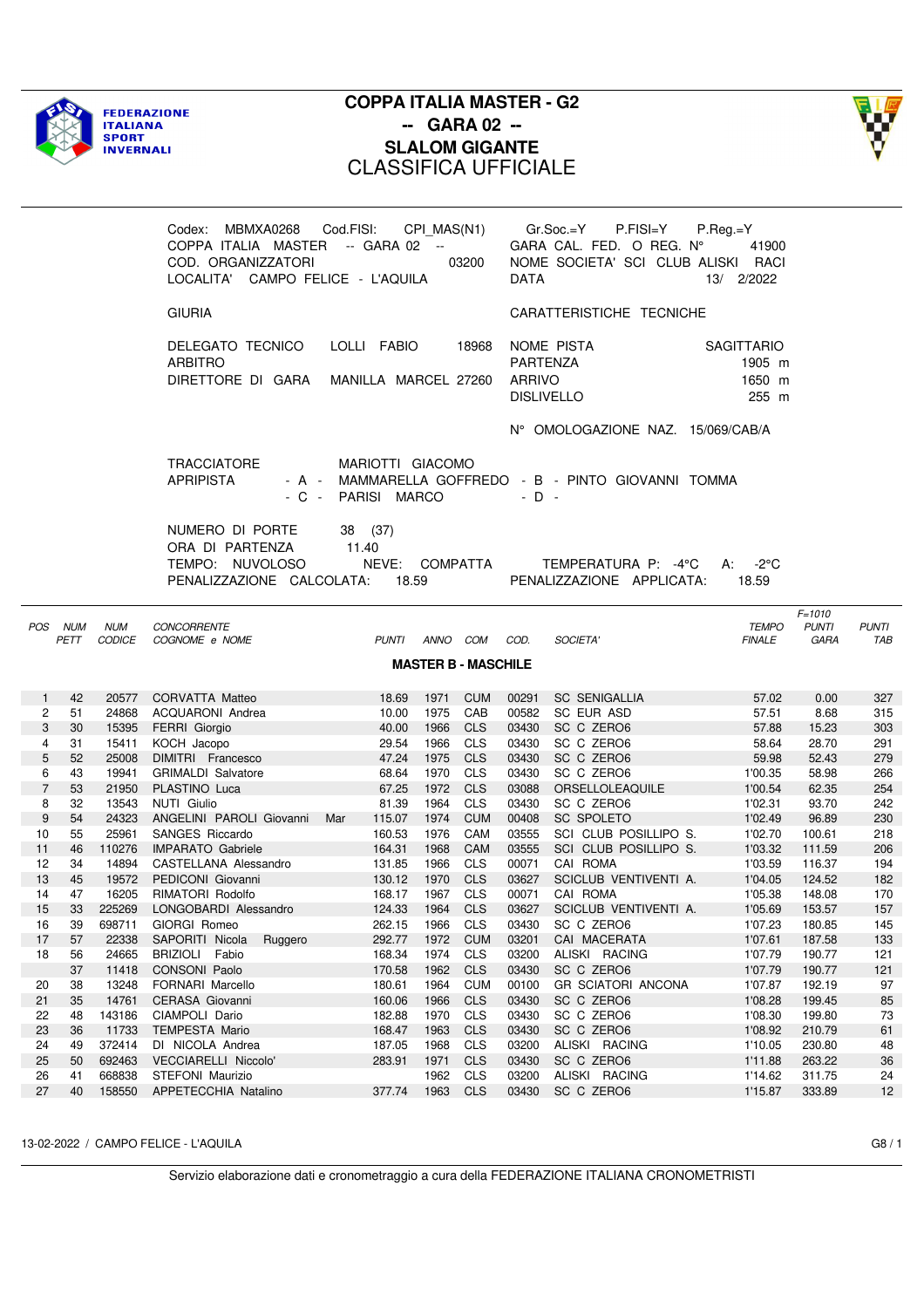|                     |               |                            |              |      |            |       |                         |               | $F = 1010$   |              |
|---------------------|---------------|----------------------------|--------------|------|------------|-------|-------------------------|---------------|--------------|--------------|
| POS<br>NUM          | <b>NUM</b>    | <b>CONCORRENTE</b>         |              |      |            |       |                         | <b>TEMPO</b>  | <b>PUNTI</b> | <b>PUNTI</b> |
| <b>PETT</b>         | <b>CODICE</b> | COGNOME e NOME             | <b>PUNTI</b> | ANNO | COM        | COD.  | SOCIETA'                | <b>FINALE</b> | GARA         | TAB          |
| <b>ISCRITTI</b>     | .             | 30                         |              |      |            |       |                         |               |              |              |
| NON PARTITI         | $\cdots$      | $\overline{2}$             |              |      |            |       |                         |               |              |              |
| 44                  | 19322         | <b>IANNI NERONI Giulio</b> | 93.28        | 1969 | <b>CLS</b> | 03430 | SC C ZERO6              |               |              |              |
| 58                  | 22567         | PIERANTOZZI Alessio        | 350.80       | 1972 | <b>CLS</b> | 03200 | ALISKI<br><b>RACING</b> |               |              |              |
| NON ARRIVATI        | $\sim$        | -1                         |              |      |            |       |                         |               |              |              |
| 59                  | 709528        | <b>BETTOJA Matteo</b>      |              | 1972 | <b>CLS</b> | 00562 | <b>AVVOCATI ROMANI</b>  |               |              |              |
| <b>SQUALIFICATI</b> | $\ddotsc$     | $\mathbf 0$                |              |      |            |       |                         |               |              |              |

13-02-2022 / CAMPO FELICE - L'AQUILA G8 / 2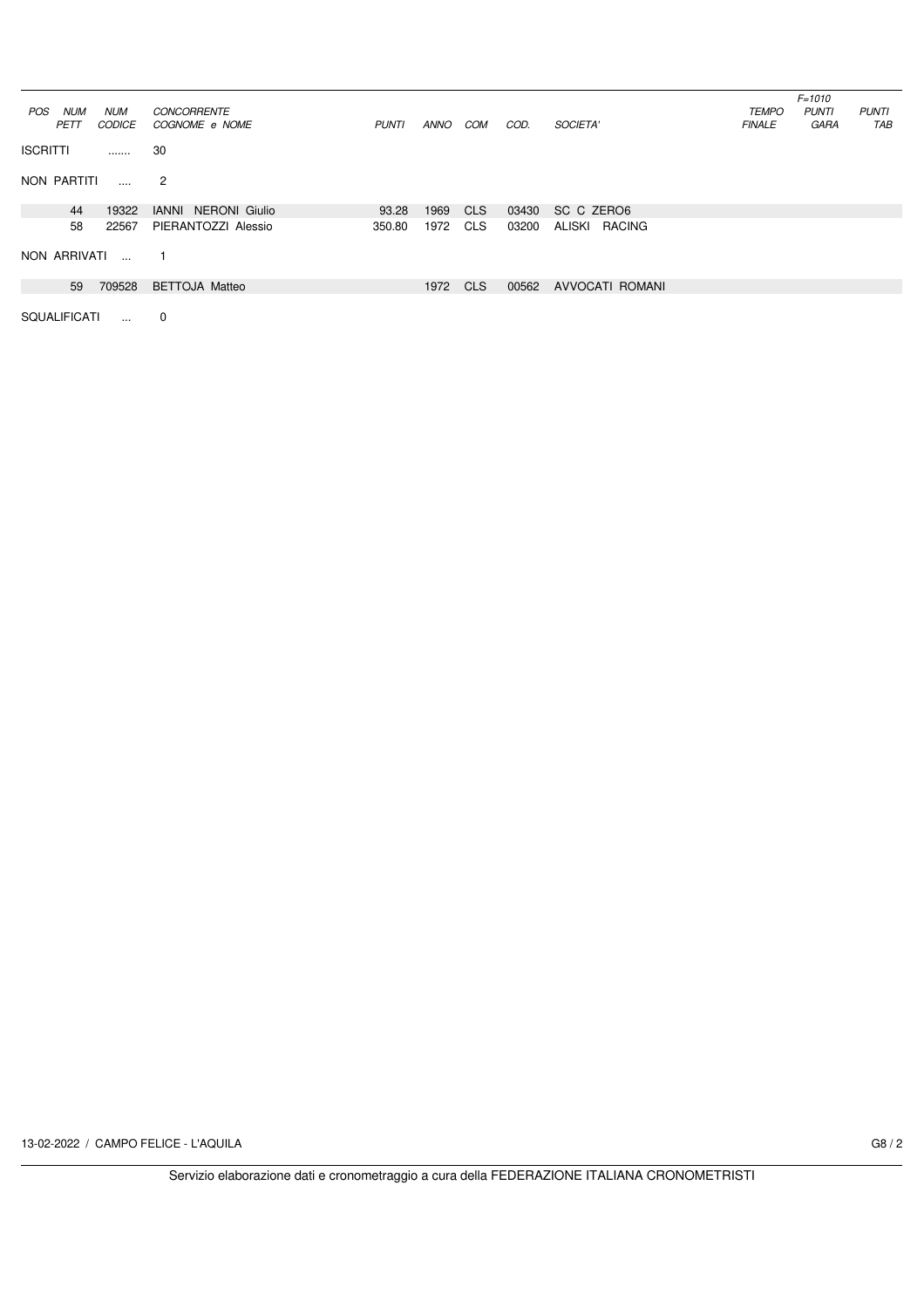



|                           |                 |                      | Codex: MCMXA0269 Cod.FISI: CPI_MAS(N1)<br>COPPA ITALIA MASTER -- GARA 02 --<br>COD. ORGANIZZATORI<br>LOCALITA' CAMPO FELICE - L'AQUILA |                                             |      | 03200                      | <b>DATA</b>               | P.FISI=Y<br>Gr.Soc.=Y<br>GARA CAL. FED. O REG. Nº<br>NOME SOCIETA' SCI CLUB ALISKI RACI | $P-Reg.=Y$<br>41900<br>13/ 2/2022              |                                           |                     |
|---------------------------|-----------------|----------------------|----------------------------------------------------------------------------------------------------------------------------------------|---------------------------------------------|------|----------------------------|---------------------------|-----------------------------------------------------------------------------------------|------------------------------------------------|-------------------------------------------|---------------------|
|                           |                 |                      | <b>GIURIA</b>                                                                                                                          |                                             |      |                            |                           | CARATTERISTICHE TECNICHE                                                                |                                                |                                           |                     |
|                           |                 |                      | DELEGATO TECNICO<br><b>ARBITRO</b><br>DIRETTORE DI GARA MANILLA MARCEL 27260                                                           | LOLLI FABIO                                 |      | 18968                      | PARTENZA<br><b>ARRIVO</b> | NOME PISTA<br><b>DISLIVELLO</b>                                                         | <b>SAGITTARIO</b><br>1905 m<br>1650 m<br>255 m |                                           |                     |
|                           |                 |                      |                                                                                                                                        |                                             |      |                            |                           | N° OMOLOGAZIONE NAZ. 15/069/CAB/A                                                       |                                                |                                           |                     |
|                           |                 |                      | <b>TRACCIATORE</b><br><b>APRIPISTA</b><br>$-C -$                                                                                       | MARIOTTI GIACOMO<br>PARISI MARCO            |      |                            | $-D -$                    | - A - MAMMARELLA GOFFREDO - B - PINTO GIOVANNI TOMMA                                    |                                                |                                           |                     |
|                           |                 |                      | NUMERO DI PORTE<br>ORA DI PARTENZA<br>TEMPO: NUVOLOSO<br>PENALIZZAZIONE CALCOLATA:                                                     | 38 (37)<br>11.40<br>NEVE: COMPATTA<br>22.54 |      |                            |                           | TEMPERATURA P: -4°C<br>PENALIZZAZIONE APPLICATA:                                        | A: $-2^{\circ}$ C<br>22.54                     |                                           |                     |
|                           | POS NUM<br>PETT | <b>NUM</b><br>CODICE | CONCORRENTE<br>COGNOME e NOME                                                                                                          | PUNTI ANNO COM COD.                         |      |                            |                           | SOCIETA'                                                                                | <b>TEMPO</b><br><b>FINALE</b>                  | $F = 1010$<br><b>PUNTI</b><br><b>GARA</b> | <b>PUNTI</b><br>TAB |
|                           |                 |                      |                                                                                                                                        |                                             |      | <b>MASTER C - MASCHILE</b> |                           |                                                                                         |                                                |                                           |                     |
|                           | 26              | 6553                 |                                                                                                                                        | 16.90                                       | 1957 | CAM                        | 00520                     | SAI NAPOLI                                                                              | 59.22                                          | 0.00                                      | 316                 |
| 1<br>$\mathbf{2}^{\circ}$ | 25              | 8660                 | <b>BALLABIO Andrea</b><br>GELI Giuliano                                                                                                | 23.75                                       | 1959 | <b>CUM</b>                 | 00291                     | <b>SC SENIGALLIA</b>                                                                    | 1'00.26                                        | 17.74                                     | 296                 |
| 3                         | 22              | 6068                 | FERRARO Massimo                                                                                                                        | 48.51                                       | 1956 | CAM                        | 00087                     | <b>SC NAPOLI</b>                                                                        | 1'03.47                                        | 72.48                                     | 277                 |
| 4                         | 23              | 4464                 | PARIS Maurizio                                                                                                                         | 83.84                                       | 1953 | <b>CLS</b>                 | 03200                     | ALISKI RACING                                                                           | 1'05.50                                        | 107.11                                    | 257                 |
| 5                         | 16              | 3350                 | <b>BARTOLOMEO Antonino</b>                                                                                                             | 94.05                                       | 1950 | <b>CLS</b>                 | 03200                     | ALISKI RACING                                                                           | 1'05.75                                        | 111.37                                    | 237                 |
| 6                         | 27              | 8174                 | PARENTI Romolo                                                                                                                         | 121.79                                      | 1959 | <b>CLS</b>                 | 03430                     | SC C ZERO6                                                                              | 1'06.04                                        | 116.32                                    | 217                 |
| $\overline{7}$            | 17              | 3740                 | CIPOLLONI Giovanni                                                                                                                     | 155.82                                      | 1951 | <b>CLS</b>                 | 03430                     | SC C ZERO6                                                                              | 1'07.39                                        | 139.34                                    | 198                 |
| 8                         | 28              | 9407                 | PERCIVALLI Raffaele                                                                                                                    | 215.80                                      | 1960 | <b>CUM</b>                 | 00408                     | SC SPOLETO                                                                              | 1'09.89                                        | 181.98                                    | 178                 |
| 9                         | 18              | 2597                 | SARTORELLI Lorenzo                                                                                                                     | 187.59                                      | 1948 | <b>CLS</b>                 | 03200                     | ALISKI RACING                                                                           | 1'10.12                                        | 185.90                                    | 158                 |
| 10                        | 13              | 725                  | PIZZI Sergio                                                                                                                           | 299.42                                      | 1941 | <b>CLS</b>                 | 03430                     | SC C ZERO6                                                                              | 1'16.86                                        | 300.85                                    | 138                 |
| 11                        | 14              | 1009                 | PACUCCI Vito                                                                                                                           | 315.82                                      | 1943 | <b>CLS</b>                 | 03430                     | SC C ZERO6                                                                              | 1'20.85                                        | 368.90                                    | 119                 |
| 12<br>13                  | 12<br>19        | 690<br>3015          | <b>MONDA Giuseppe</b><br>BALDINELLI Fabio                                                                                              | 250.50<br>337.77                            | 1940 | <b>CLS</b><br>1949 CLS     |                           | 03200 ALISKI RACING<br>POL UNICREDIT                                                    | 1'21.07<br>1'23.21                             | 372.65<br>409.15                          | 99                  |
| 14                        | 20              | 2076                 | CIOCCA Antonio                                                                                                                         | 394.67                                      |      | 1947 CLS                   | 00790<br>03430            | SC C ZERO6                                                                              | 1'23.47                                        | 413.58                                    | 79<br>59            |
|                           |                 | 15  15  1897         | SIMONETTI Stefano                                                                                                                      | 359.92 1946 CLS                             |      |                            |                           | 03200 ALISKI RACING                                                                     | 1'23.74 418.19                                 |                                           | 40                  |
|                           |                 |                      | 16 21 107358 PRINCIPATO Enzo                                                                                                           |                                             |      | 1947 CLS                   |                           | 03430 SC C ZERO6                                                                        | 1'25.38 446.16                                 |                                           | 20                  |
| ISCRITTI                  |                 | $\ldots$             | 18                                                                                                                                     |                                             |      |                            |                           |                                                                                         |                                                |                                           |                     |
|                           |                 | NON PARTITI          | 0                                                                                                                                      |                                             |      |                            |                           |                                                                                         |                                                |                                           |                     |
|                           |                 | NON ARRIVATI         | $\mathbf{1}$                                                                                                                           |                                             |      |                            |                           |                                                                                         |                                                |                                           |                     |
|                           |                 | 29 700666            | <b>MONTELLA Vittorio</b>                                                                                                               |                                             |      | 1960 CLS                   |                           | 03200 ALISKI RACING                                                                     |                                                |                                           |                     |
|                           |                 | SQUALIFICATI         | $\overline{1}$                                                                                                                         |                                             |      |                            |                           |                                                                                         |                                                |                                           |                     |
|                           | 24              | 4963                 | CASALI Pietro                                                                                                                          | 379.13 1954 CLS                             |      |                            |                           | 03430 SC C ZERO6                                                                        | PORTA N. 14                                    |                                           |                     |
|                           |                 |                      | 13-02-2022 / CAMPO FELICE - L'AQUILA                                                                                                   |                                             |      |                            |                           |                                                                                         |                                                |                                           | G8/1                |
|                           |                 |                      |                                                                                                                                        |                                             |      |                            |                           |                                                                                         |                                                |                                           |                     |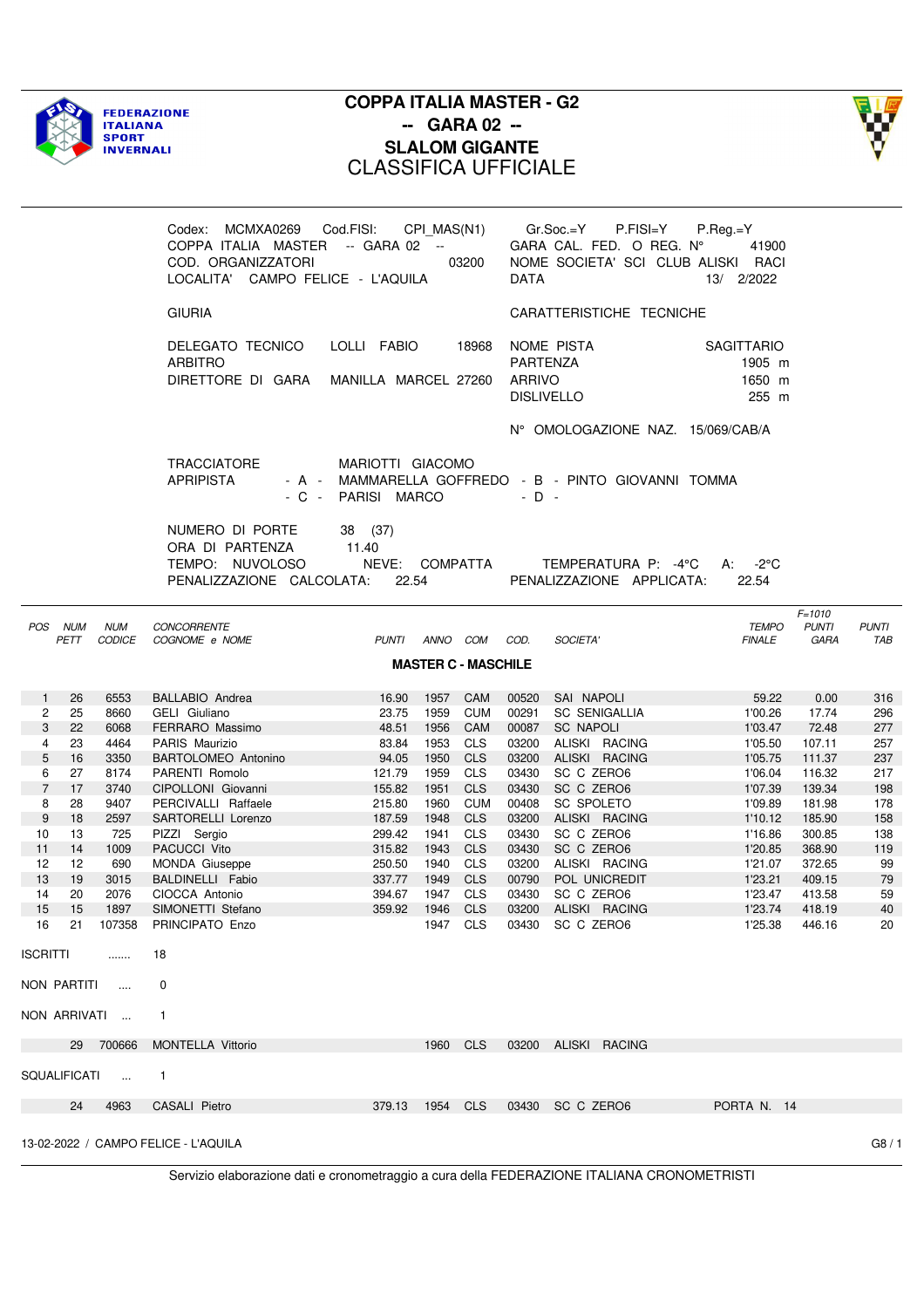



|                |                |                      | Codex: MDFXA0270<br>COPPA ITALIA MASTER -- GARA 02 --<br>COD. ORGANIZZATORI<br>LOCALITA' CAMPO FELICE - L'AQUILA | Cod.FISI:                              | CPI MAS(N1)      | 03200                       | <b>DATA</b>               | Gr.Soc.=Y<br>P.FISI=Y<br>GARA CAL. FED. O REG. Nº<br>NOME SOCIETA' SCI CLUB ALISKI RACI | $P-Reg = Y$<br>41900<br>13/ 2/2022             |                                    |                     |
|----------------|----------------|----------------------|------------------------------------------------------------------------------------------------------------------|----------------------------------------|------------------|-----------------------------|---------------------------|-----------------------------------------------------------------------------------------|------------------------------------------------|------------------------------------|---------------------|
|                |                |                      | <b>GIURIA</b>                                                                                                    |                                        |                  |                             |                           | CARATTERISTICHE TECNICHE                                                                |                                                |                                    |                     |
|                |                |                      | DELEGATO TECNICO<br>ARBITRO<br>DIRETTORE DI GARA                                                                 | LOLLI FABIO<br>MANILLA MARCEL 27260    |                  | 18968                       | PARTENZA<br><b>ARRIVO</b> | NOME PISTA<br><b>DISLIVELLO</b>                                                         | <b>SAGITTARIO</b><br>1905 m<br>1650 m<br>255 m |                                    |                     |
|                |                |                      |                                                                                                                  |                                        |                  |                             |                           | N° OMOLOGAZIONE NAZ. 15/069/CAB/A                                                       |                                                |                                    |                     |
|                |                |                      | <b>TRACCIATORE</b><br><b>APRIPISTA</b>                                                                           | MARIOTTI GIACOMO<br>- C - PARISI MARCO |                  |                             | $-$ D $-$                 | - A - MAMMARELLA GOFFREDO - B - PINTO GIOVANNI TOMMA                                    |                                                |                                    |                     |
|                |                |                      | NUMERO DI PORTE<br>ORA DI PARTENZA<br>TEMPO: NUVOLOSO<br>PENALIZZAZIONE CALCOLATA:                               | 38 (37)<br>11.40<br>NEVE:<br>90.72     |                  | COMPATTA                    |                           | TEMPERATURA P: -4°C<br>PENALIZZAZIONE APPLICATA:                                        | A: $-2^{\circ}$ C<br>90.72                     |                                    |                     |
| POS NUM        | PETT           | <b>NUM</b><br>CODICE | <b>CONCORRENTE</b><br>COGNOME e NOME                                                                             | <b>PUNTI</b>                           | ANNO COM         |                             | COD.                      | SOCIETA'                                                                                | <b>TEMPO</b><br><b>FINALE</b>                  | $F = 1010$<br><b>PUNTI</b><br>GARA | <b>PUNTI</b><br>TAB |
|                |                |                      |                                                                                                                  |                                        |                  | <b>MASTER D - FEMMINILE</b> |                           |                                                                                         |                                                |                                    |                     |
| $\mathbf{1}$   | 9              | 30090                | MATRONOLA Elena                                                                                                  | 126.22                                 | 1982 CLS         |                             | 03430                     | SC C ZERO6                                                                              | 1'03.93                                        | 0.00                               | 309                 |
| $\overline{2}$ | 8              |                      | 501157 LAGANA' Maria Francesca                                                                                   | 117.14                                 | 1975 CUM         |                             | 00013                     | <b>SC ASCOLI</b>                                                                        | 1'04.27                                        | 5.37                               | 275                 |
| 3              | $\overline{7}$ |                      | 23014 MAZZOLI Elisabetta                                                                                         | 103.42                                 |                  | 1973 CUM                    | 00408                     | <b>SC SPOLETO</b>                                                                       | 1'04.73                                        | 12.64                              | 240                 |
| $\overline{4}$ | $\overline{2}$ | 15706                | TRAVERSA Elisa                                                                                                   | 118.31                                 | 1966             | CLS                         |                           | 00562 AVVOCATI ROMANI                                                                   | 1'08.16                                        | 66.83                              | 206                 |
| 5              | 10             | 31466                | POZZI Lara                                                                                                       | 188.99                                 | 1985             | <b>CLS</b>                  |                           | 03200 ALISKI RACING                                                                     | 1'08.38                                        | 70.30                              | 172                 |
| 6              | 11             | 33878                | MARZOLI Federica                                                                                                 | 140.09                                 | 1989             | <b>CLS</b>                  |                           | 03200 ALISKI RACING                                                                     | 1'08.56                                        | 73.15                              | 137                 |
| $\overline{7}$ | $\overline{1}$ | 6940                 | CAPUANO Paola                                                                                                    | 100.00                                 | 1957             | CAM                         |                           | 03555 SCI CLUB POSILLIPO S.                                                             | 1'10.47                                        | 103.32                             | 103                 |
| 8<br>9         | 5<br>6         | 17402<br>693814      | CLEMENTI Livia                                                                                                   | 274.33                                 | 1968<br>1968 CLS | <b>CLS</b>                  | 03627                     | SCICLUB VENTIVENTI A.                                                                   | 1'16.22<br>1'41.25                             | 194.16<br>589.60                   | 69<br>34            |
|                |                |                      | FERRANTE Wally                                                                                                   |                                        |                  |                             |                           | 00562 AVVOCATI ROMANI                                                                   |                                                |                                    |                     |
| ISCRITTI       |                | 1.1.1.1.1            | 11                                                                                                               |                                        |                  |                             |                           |                                                                                         |                                                |                                    |                     |
| NON PARTITI    |                | $\sim$               | 0                                                                                                                |                                        |                  |                             |                           |                                                                                         |                                                |                                    |                     |
|                |                | NON ARRIVATI         | $\mathbf{1}$                                                                                                     |                                        |                  |                             |                           |                                                                                         |                                                |                                    |                     |
|                | $\overline{4}$ | 19956                | GARRAFA Virginia Maria                                                                                           |                                        | 91.43 1970 CLS   |                             |                           | 00562 AVVOCATI ROMANI                                                                   |                                                |                                    |                     |
| SQUALIFICATI   |                | $\cdots$             | $\mathbf{1}$                                                                                                     |                                        |                  |                             |                           |                                                                                         |                                                |                                    |                     |
|                | $\mathbf{3}$   | 692592               | MALLUS Maria Teresa                                                                                              |                                        | 1964             | <b>CLS</b>                  |                           | 03200 ALISKI RACING                                                                     | PORTA N. 18                                    |                                    |                     |

13-02-2022 / CAMPO FELICE - L'AQUILA G8 / 1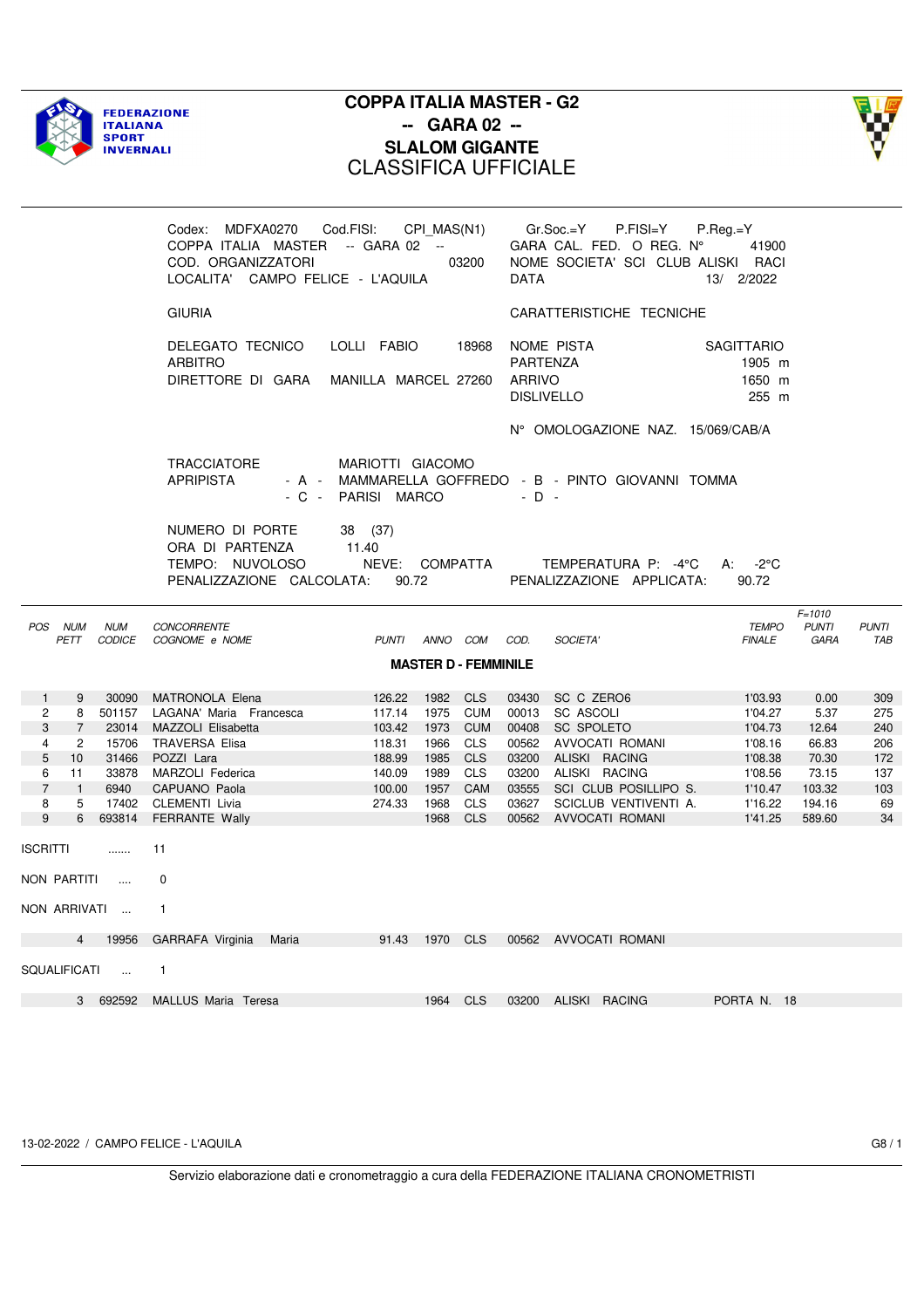



|                      |                 |                             | Codex: GSMXA0265 Cod.FISI: CPI_MAS(N1)<br>COPPA ITALIA MASTER -- GARA 02 --<br>COD. ORGANIZZATORI<br>LOCALITA' CAMPO FELICE - L'AQUILA |                                        | 03200                    | <b>DATA</b>        | $Gr.Soc = Y$ P.FISI=Y<br>GARA CAL. FED. O REG. Nº<br>NOME SOCIETA' SCI CLUB ALISKI RACI | $P-Reg.=Y$<br>41900<br>13/ 2/2022              |                                    |                     |
|----------------------|-----------------|-----------------------------|----------------------------------------------------------------------------------------------------------------------------------------|----------------------------------------|--------------------------|--------------------|-----------------------------------------------------------------------------------------|------------------------------------------------|------------------------------------|---------------------|
|                      |                 |                             | <b>GIURIA</b>                                                                                                                          |                                        |                          |                    | CARATTERISTICHE TECNICHE                                                                |                                                |                                    |                     |
|                      |                 |                             | DELEGATO TECNICO<br><b>ARBITRO</b><br>DIRETTORE DI GARA MANILLA MARCEL 27260                                                           | LOLLI FABIO                            | 18968                    | PARTENZA<br>ARRIVO | NOME PISTA<br><b>DISLIVELLO</b>                                                         | <b>SAGITTARIO</b><br>1905 m<br>1650 m<br>255 m |                                    |                     |
|                      |                 |                             |                                                                                                                                        |                                        |                          |                    | N° OMOLOGAZIONE NAZ. 15/069/CAB/A                                                       |                                                |                                    |                     |
|                      |                 |                             | <b>TRACCIATORE</b><br><b>APRIPISTA</b>                                                                                                 | MARIOTTI GIACOMO<br>- C - PARISI MARCO |                          | $-D -$             | - A - MAMMARELLA GOFFREDO - B - PINTO GIOVANNI TOMMA                                    |                                                |                                    |                     |
|                      |                 |                             | NUMERO DI PORTE<br>ORA DI PARTENZA<br>TEMPO: NUVOLOSO<br>PENALIZZAZIONE CALCOLATA: 147.93                                              | 38 (37)<br>11.40<br>NEVE: COMPATTA     |                          |                    | TEMPERATURA P: -4°C<br>PENALIZZAZIONE APPLICATA:                                        | A: $-2^{\circ}$ C<br>147.93                    |                                    |                     |
|                      | POS NUM<br>PETT | <b>NUM</b><br><b>CODICE</b> | <b>CONCORRENTE</b><br>COGNOME e NOME                                                                                                   | PUNTI ANNO COM                         |                          | COD.               | SOCIETA'                                                                                | <b>TEMPO</b><br><b>FINALE</b>                  | $F = 1010$<br><b>PUNTI</b><br>GARA | <b>PUNTI</b><br>TAB |
|                      |                 |                             |                                                                                                                                        | <b>GIOVANI / SENIOR - MASCHILE</b>     |                          |                    |                                                                                         |                                                |                                    |                     |
|                      | 1 103           |                             | 37817 FALEZ Leopoldo                                                                                                                   | 1995<br>394.06                         | <b>CLS</b>               |                    | 03277 MAESTRI LAZIALI                                                                   | 57.64                                          | 0.00                               | 315                 |
| $\mathbf{2}^{\circ}$ | 91              | 48920                       | CARDUCCI Luca                                                                                                                          | 170.33                                 | CAB<br>2004              |                    | 03664 L'AQUILA SCI A.S.D.                                                               | 57.73                                          | 1.58                               | 294                 |
| 3                    | 90              | 51355                       | <b>FANELLA Lorenzo</b>                                                                                                                 | 153.93<br>2005                         | <b>CLS</b>               | 00890              | SPORTIVALAZIO                                                                           | 58.14                                          | 8.76                               | 273                 |
| 4                    | 89              | 47027                       | PACE Davide                                                                                                                            | 144.10<br>2003                         | CAB                      |                    | 03664 L'AQUILA SCI A.S.D.                                                               | 59.22                                          | 27.69                              | 252                 |
| 5<br>6               | 102<br>97       | 37002<br>47890              | CATALDI Giacomo<br>MASIANI Leonardo                                                                                                    | 332.73<br>1994<br>215.93<br>2004       | <b>CLS</b><br><b>CLS</b> | 03088              | 02162 SC LIVATA<br>ORSELLOLEAQUILE                                                      | 59.34<br>1'00.53                               | 29.79<br>50.64                     | 231<br>210          |
| $\overline{7}$       | 96              | 39889                       | <b>GALLIANO Francesco</b>                                                                                                              | 213.51<br>1998                         | <b>CLS</b>               |                    | 03621 FRASCATI CLUB DE SKI                                                              | 1'00.71                                        | 53.79                              | 189                 |
| 8                    | 94              | 166187                      | GAZZETTI Francesco<br>Saverio                                                                                                          | 187.57<br>1994                         | <b>CLS</b>               |                    | 03627 SCICLUB VENTIVENTI A.                                                             | 1'00.94                                        | 57.82                              | 168                 |
| 9                    | 95              | 45387                       | GIOIA Lorenzo                                                                                                                          | 210.91                                 | CAB<br>2002              |                    | 03664 L'AQUILA SCI A.S.D.                                                               | 1'01.05                                        | 59.75                              | 147                 |
| 10                   | 93              | 40657                       | CALCAGNI Francesco                                                                                                                     | 187.16<br>1999                         | CAB                      |                    | 03618 SCI CLUB LUPO CAMPO F                                                             | 1'01.08                                        | 60.28                              | 126                 |
| 11                   | 99              | 51415                       | NICCHI Matteo                                                                                                                          | 250.31<br>2005                         | CAB                      |                    | 03664 L'AQUILA SCI A.S.D.                                                               | 1'01.40                                        | 65.88                              | 105                 |
| 12                   | 98              |                             | 83936 PACCIANI Davide                                                                                                                  | 222.13<br>1999                         | <b>CLS</b>               |                    | 00890 SPORTIVALAZIO                                                                     | 1'01.44                                        | 66.59                              | 84                  |
| 13 <sup>13</sup>     | 101             | 680943                      | FRANCAZIO Matteo                                                                                                                       | 278.69                                 | 1992<br>CAB              |                    | 03664 L'AQUILA SCI A.S.D.                                                               | 1'04.62                                        | 122.31                             | 63                  |
| 14                   | 100             | 170792                      | <b>BUTTARI Davide</b>                                                                                                                  | 275.06                                 | 2002 CAB                 |                    | 03664 L'AQUILA SCI A.S.D.                                                               | 1'05.69                                        | 141.06                             | 42                  |
|                      |                 |                             | 15 104 689830 MAGGI Angelo                                                                                                             |                                        | 1995 CLS                 |                    | 03088 ORSELLOLEAQUILE                                                                   | 1'18.06                                        | 357.81                             | 21                  |
| <b>ISCRITTI</b>      |                 | 1.1.1.1.1                   | 17                                                                                                                                     |                                        |                          |                    |                                                                                         |                                                |                                    |                     |
|                      | NON PARTITI     | $\sim 100$                  | $\mathbf{1}$                                                                                                                           |                                        |                          |                    |                                                                                         |                                                |                                    |                     |
|                      | 92              |                             | 35830 FALEZ Guglielmo                                                                                                                  | 174.68                                 | 1992 CLS                 |                    | 03277 MAESTRI LAZIALI                                                                   |                                                |                                    |                     |
|                      |                 | NON ARRIVATI                | $\mathbf{1}$                                                                                                                           |                                        |                          |                    |                                                                                         |                                                |                                    |                     |
|                      |                 |                             | 88 670752 CARDINALI Nicola                                                                                                             | 136.83                                 | 1997                     |                    | CUM 03201 CAI MACERATA                                                                  |                                                |                                    |                     |
|                      |                 | SQUALIFICATI                | 0                                                                                                                                      |                                        |                          |                    |                                                                                         |                                                |                                    |                     |

13-02-2022 / CAMPO FELICE - L'AQUILA G8 / 1